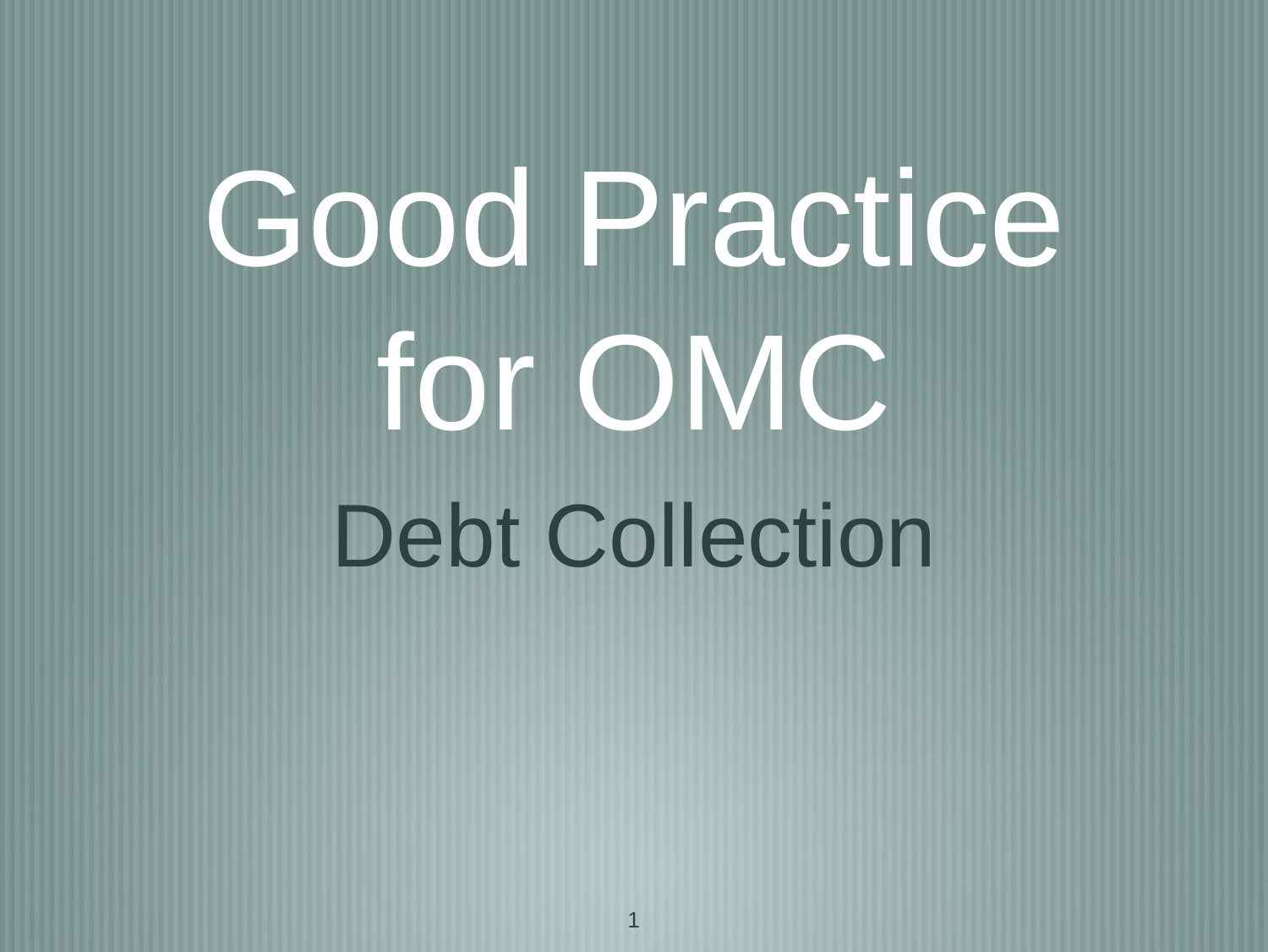### Board Level

- One Director to be nominated as debt collection director
- Adopt or Develop a written debt collection policy
- Determine if the lease allows interest to be charged on outstanding service charges
- Determine the interest rate that can be applied
- Communicate the policy with the membership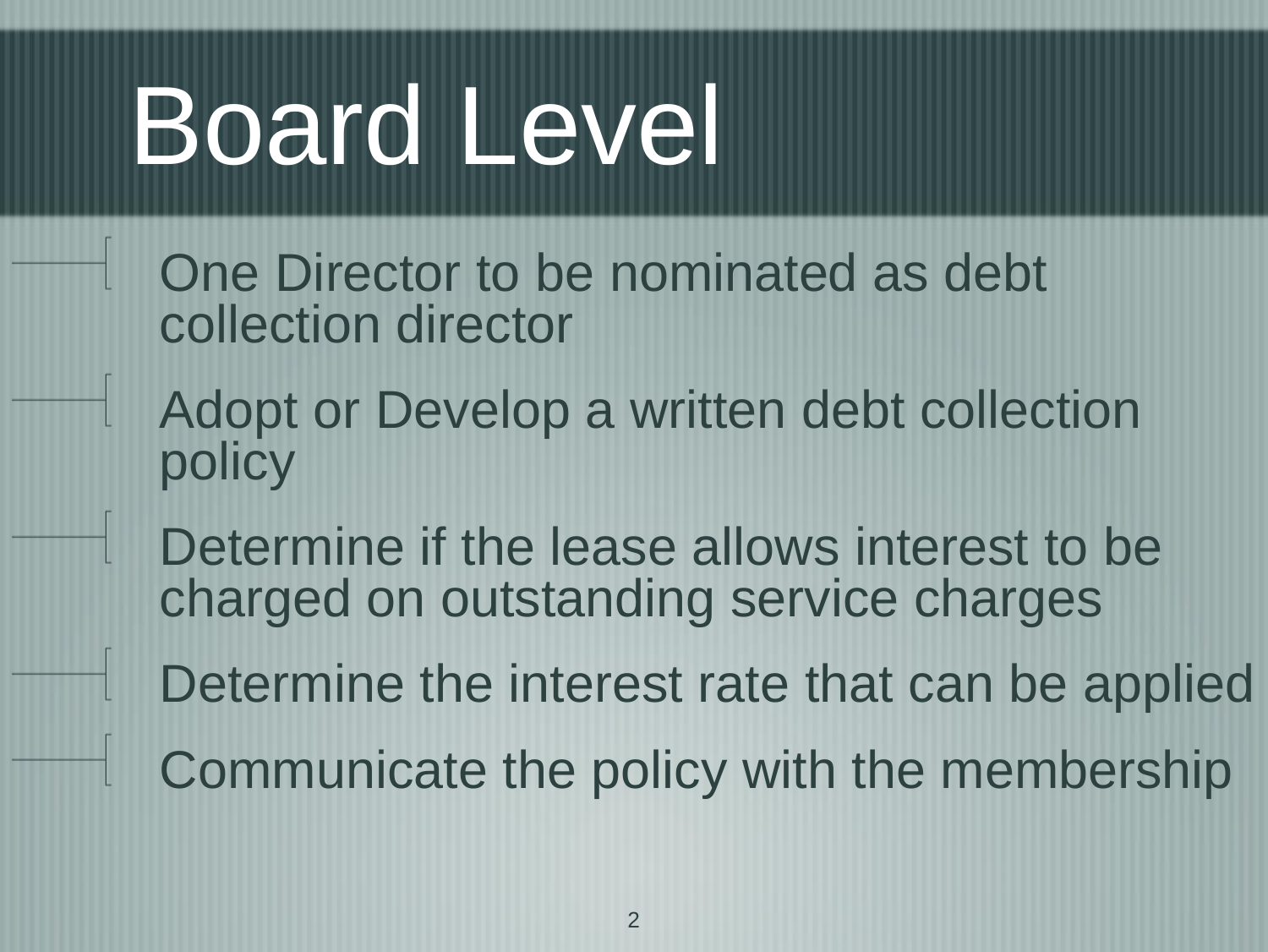### Board Level & Managing Agent

- Agree date by which payment or arrangement must be made
- Provide flexible payment methods eg monthly standing orders, quarterly

Communicate with membership that interest will be applied if payment arrangements are not in place by set date

Instruct MA to apply interest and issue invoice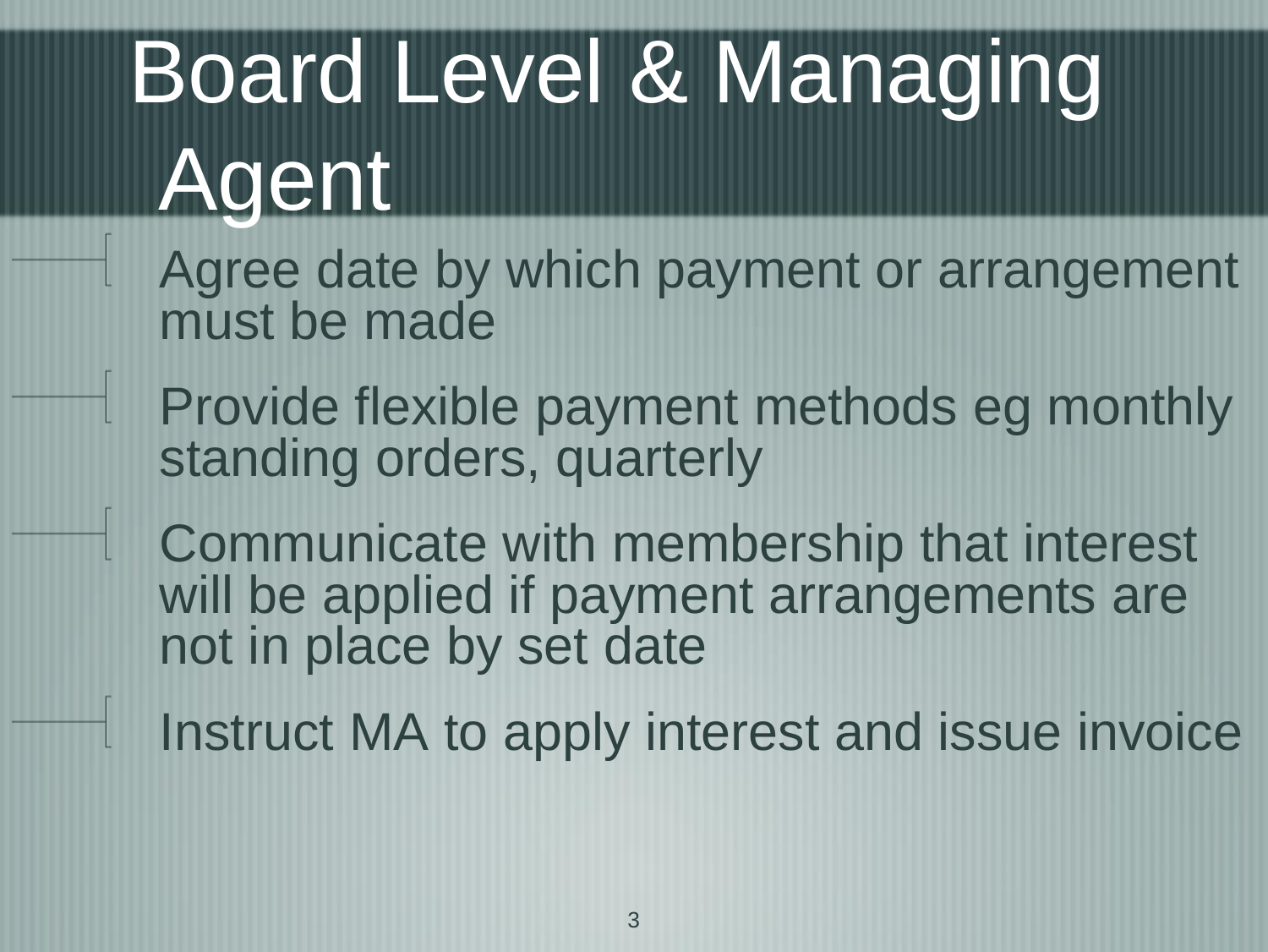### Director & Managing Agent

Conduct a review of service charge accounts

Determine what cases should be given for legal debt collection

Prepare documents for solicitor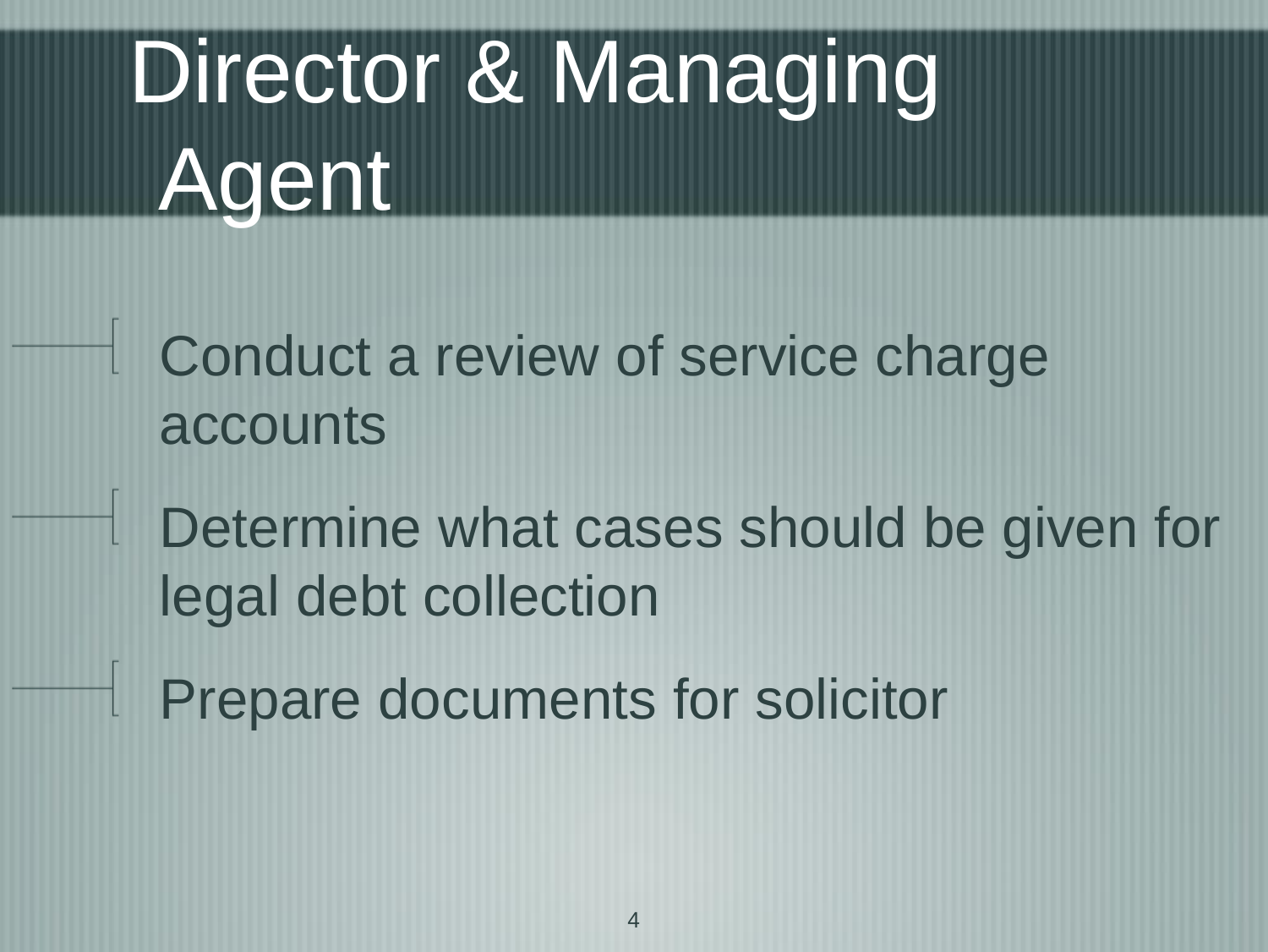#### Director & Managing Agent Essential Documents

- Up to date invoice showing yearly service charge, interest if applied, fines
- Confirmation that this invoice was issued- date
	- Address of the member
- Counterpart lease or generic lease for OMC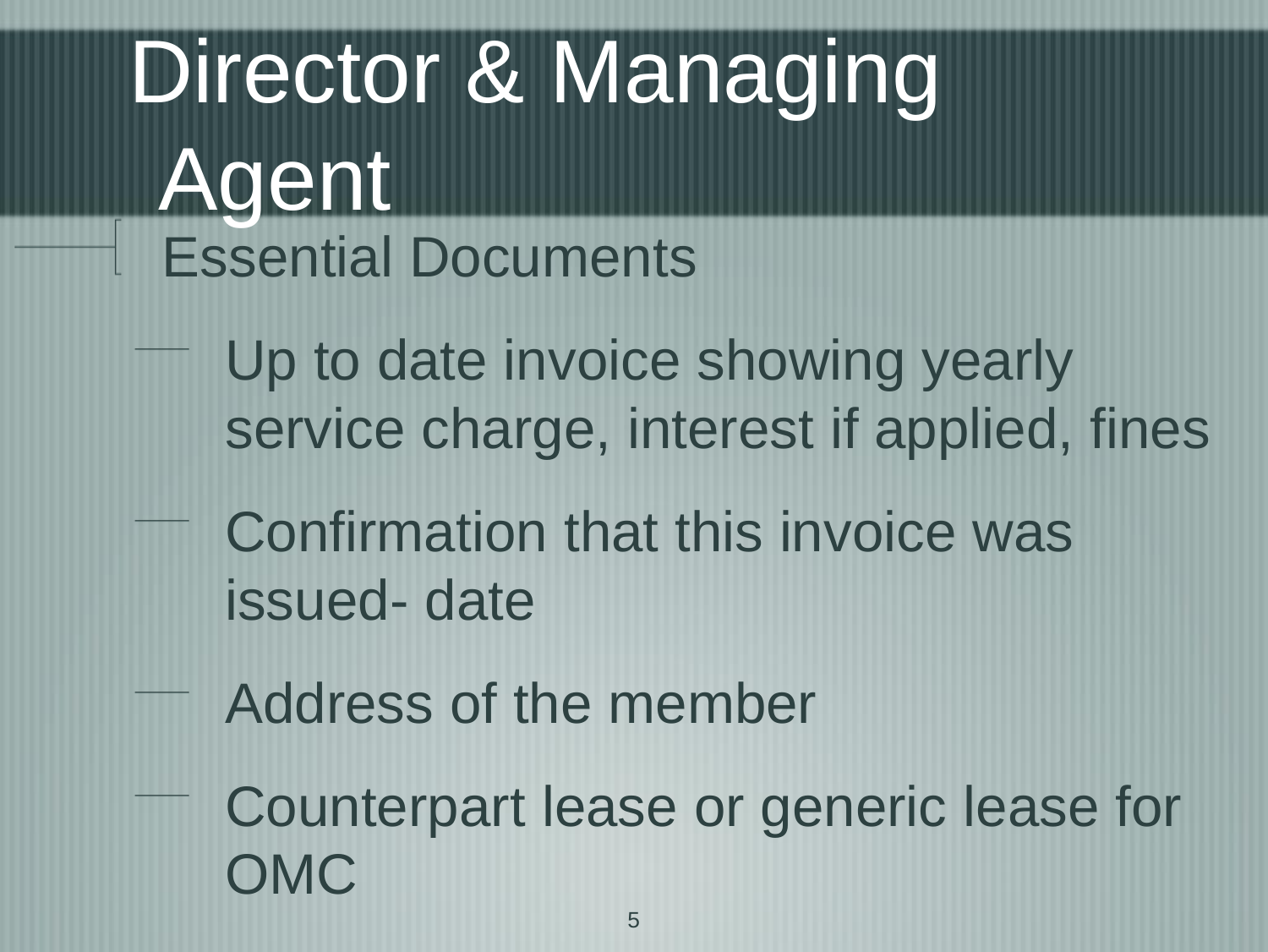### Director & Solicitor

- Provide Solicitor with relevant background information eg member claims no access to car parking, plumbing defects, lack of services being provided
- Advise if other solicitors have acted for the OMC
- Arrange for the transfer of the files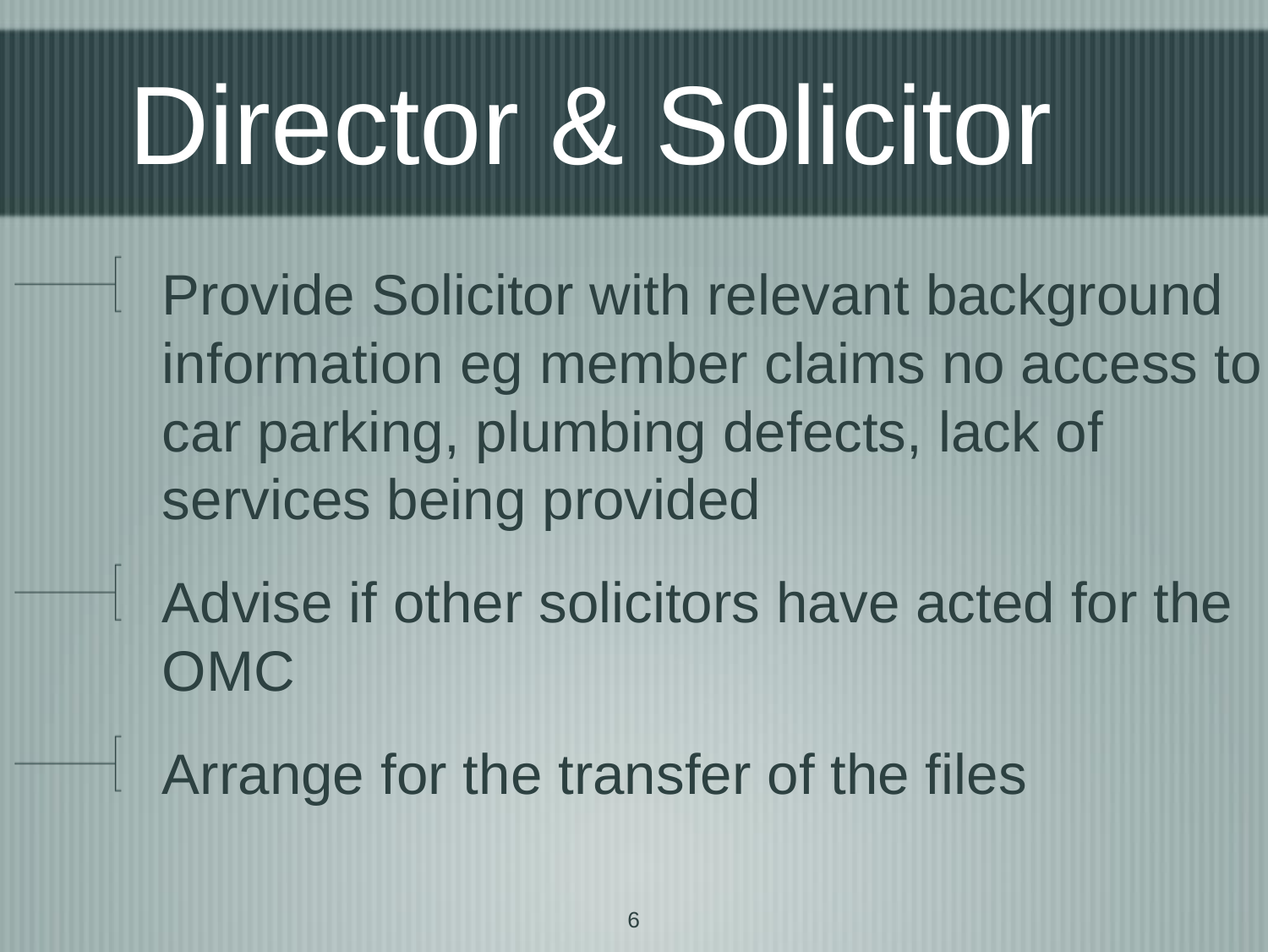# Director, Solicitor & MA

Director to be copied on all correspondence between solicitor and MA

If file given to solicitor, the member to be advised by MA to deal directly with solicitor- one point of contact

Solicitor and Director to be advised of any correspondence and or monies received by MA

Queries raised by solicitor to be answered promptly